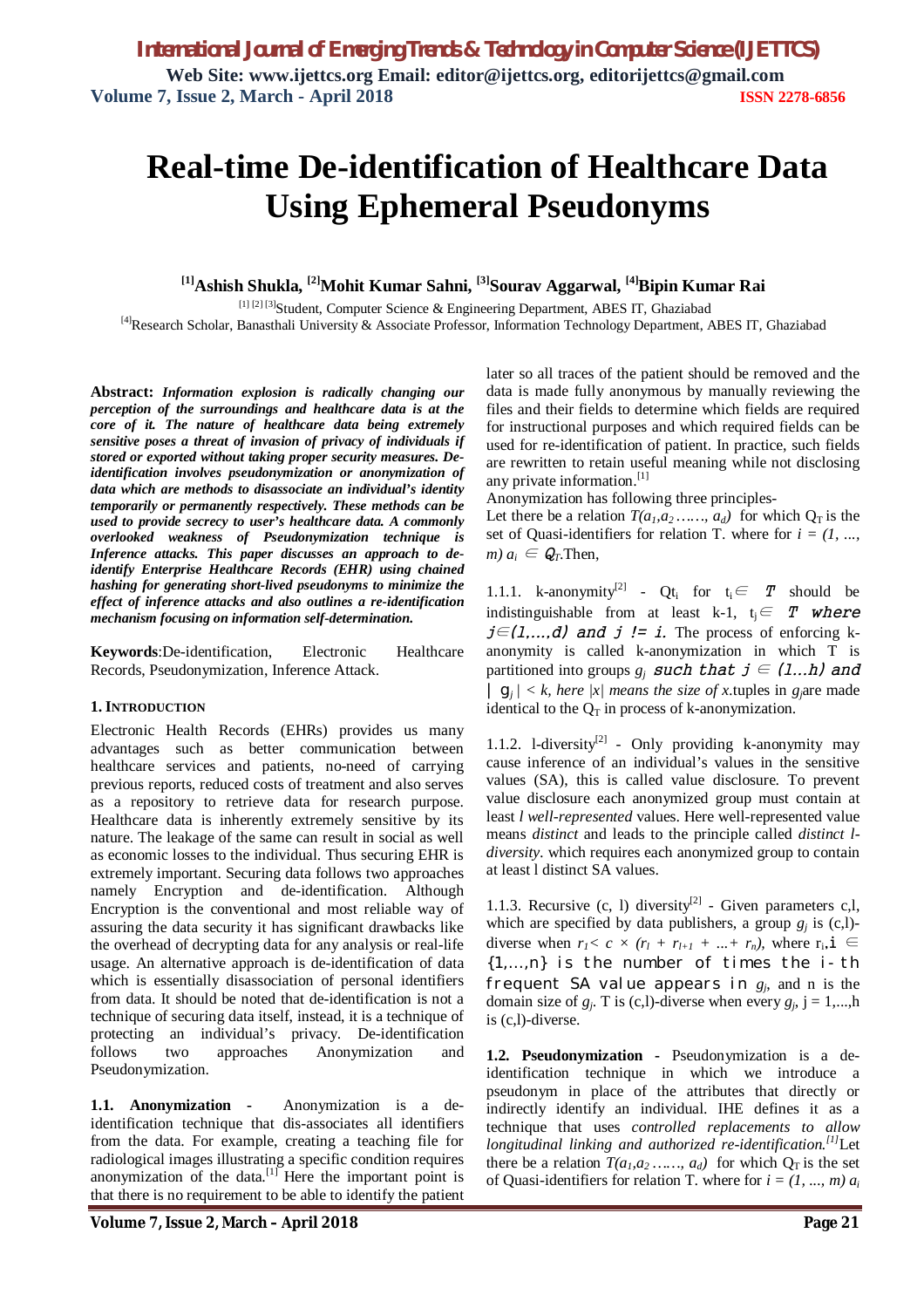$\epsilon \in Q_T$  then pseudonymization is essentially replacing  $Q_T$ *with*  $P_T$  *where*  $P_T = (P_1, P_2, \ldots, P_m)$  Keeping another relation  $P_T \cdot Q_T$  for re-identification.

The definitions of de-identification techniques itself clarify that being unable to re-associate data with any individual Anonymization is not suitable for all the purposes in EHR. It is the reason why Pseudonymization is often the recommended process for providing privacy to users. Pseudonymization is also advised to be used by EU General Data Protection Regulation (GDPR) which will be enforced on May 25, 2018.

Few significant pseudonymization approaches are following -

1.2.1. Peterson's approach<sup>[6]</sup> - Robert L Peterson suggested a key-based approach to provide access control and encryption of medical information. The patient holds a Personal Key (PEK). This approach also involves assigning a static pseudonym to the individuals. There exists a Global Key (GK) which uniquely identifies the patient in the pseudonymized records when used jointly with PEK. The records are secured by encryption on database using PEK thus the entire security of information is revolving around the encryption of information. If PEK is stolen then this approach is rendered ineffective against attackers.

1.2.2. Slamanig and Stingl's Approach<sup>[7]</sup> - This approach suggests storage of User Information and Medical Data on different databases. These two are mapped with the help of some central components. Same as Peterson's approach, Slamanig's approach also suggests storing data in encrypted form and giving the encryption key to the patient. It focuses on access control as well but doesn't ensure the security of data if the data is to be shared with a 3rd party (e.g. for research purpose).

Similar approaches were suggested by Pommerening and Thielscher as well.<sup>[8]</sup> All of the approaches seem to be greatly affected by the problem of inference attacks as the used pseudonyms are persistent and eventually start to work as a unique identifier as the patient's information grows larger. Thus a need for *variable* or *ephemeral* pseudonyms arises to weaken the inference attacks.

**1.3. Pseudonym Generation Techniques -** Primarily we use two pseudonym generation techniques namely *Hashing*and *Tokenization*, Hashing is computationally more expensive and leaves no traceback of the information it has been generated from whereas tokenization is a method that creates a pseudonym that retains the data it originated from and requires much less computation. Although tokenization and hashing both have their respective use cases but generally tokenization increases the possibilities of inference attacks.

**1.4. Real-time de-identification -** Real-time deidentification refers to de-identification of data as it streams. This is a basic requirement if we are dealing with data that needs to be de-identified as it's generated and EHR falls under such category. It's hard to create a secure

mechanism for such cases as it involves dealing with relations having varying attributes. To resolve this there must exist a standard API or protocol that has values in a predefined format.

**1.5. Inference Attacks and Pseudonymization -** Pseudonymized data is prone to inference attacks. The biggest loophole being *persistent pseudonym* usage. Inference attacks relate to data mining techniques. If an adversary can *infer* the identity associated with some pseudonymized data with high confidence then the data is said to be leaked. As pseudonymization is not a technique of encryption and rather relies on hiding the identity of individuals, it is highly liable to this attack. Statistical frequency analysis attacks are a very basic example of inference attacks. Dataset aggregation techniques are also used heavily by attackers in order to derive an inference from existing datasets.

If there is a relation  $T(a_1, a_2, \ldots, a_d)$ , for which  $Q_T$  is the set of Quasi-identifiers for relation T. and there exists another relation  $D(d_1, d_2, \ldots, d_d)$  which contains identification information about the individuals belonging to relation T.

if for  $i = (1, ..., m)$   $a_i \in Q_T$  and  $a_i \in D$  then we can associate an identity based on the other attributes in the same tuple belonging to D.

One such example for EHR is evident with  $D_T$  as Voter List. If the pseudonymization was done on basis of YOB, ZIP, and Sex then for a particular state the total number of possible pseudonyms can be in the range of  $10,000s$ .<sup>[3]</sup>

Which is significantly low and the actual identity can be derived using further inferences. This particular inference attack was exploited heavily and caused the creation of HIPAA (Health Insurance Portability and Accountability Act of 1996). Nevertheless, inference attacks are still prevalent as although the process of formation of pseudonyms has significantly changed but the underlying loopholes remain the same and the persistence in pseudonyms poses a wide threat to user's privacy.

Based on these facts it's obvious that intuitive pseudonymization methods are almost certain to fail in order to provide privacy. Successful pseudonymization requires a deep knowledge of the data. $[4]$  It is necessary to design models keeping in mind that other datasets may be used in association with the existing records to derive identities.

## **2. PROPOSED SOLUTION**

The solution assumes that there exists an authorized body that regulates the identification information and provides a unique identifier for each resident. Let the identifier be represented by  $U_i$ , The patient is represented by  $t_i \in T$ where T is set of all patient's identification records. The system consists of 3 Nodes namely Accession Node, Key Node and Data Node. Accession Node enrolls the user in Healthcare system only once. It extracts  $Qt_i = (q_{1i}, q_{2i}, \ldots, q_{ni})$  $q_{ni}$ ) (*Quasi Specifiers for t<sub>i</sub>*) from  $t_i$  and transmits it to Key Node. Key Node applies '*Ephemeral Pseudonym Generation algorithm* - *Initialize'* (EPGA-Init) on Qt<sup>i</sup> which produces  $g_i$  (*i*<sup>th</sup> group) and  $gu_i$  (*unique ID in g*<sub>i</sub>) for  $t_i$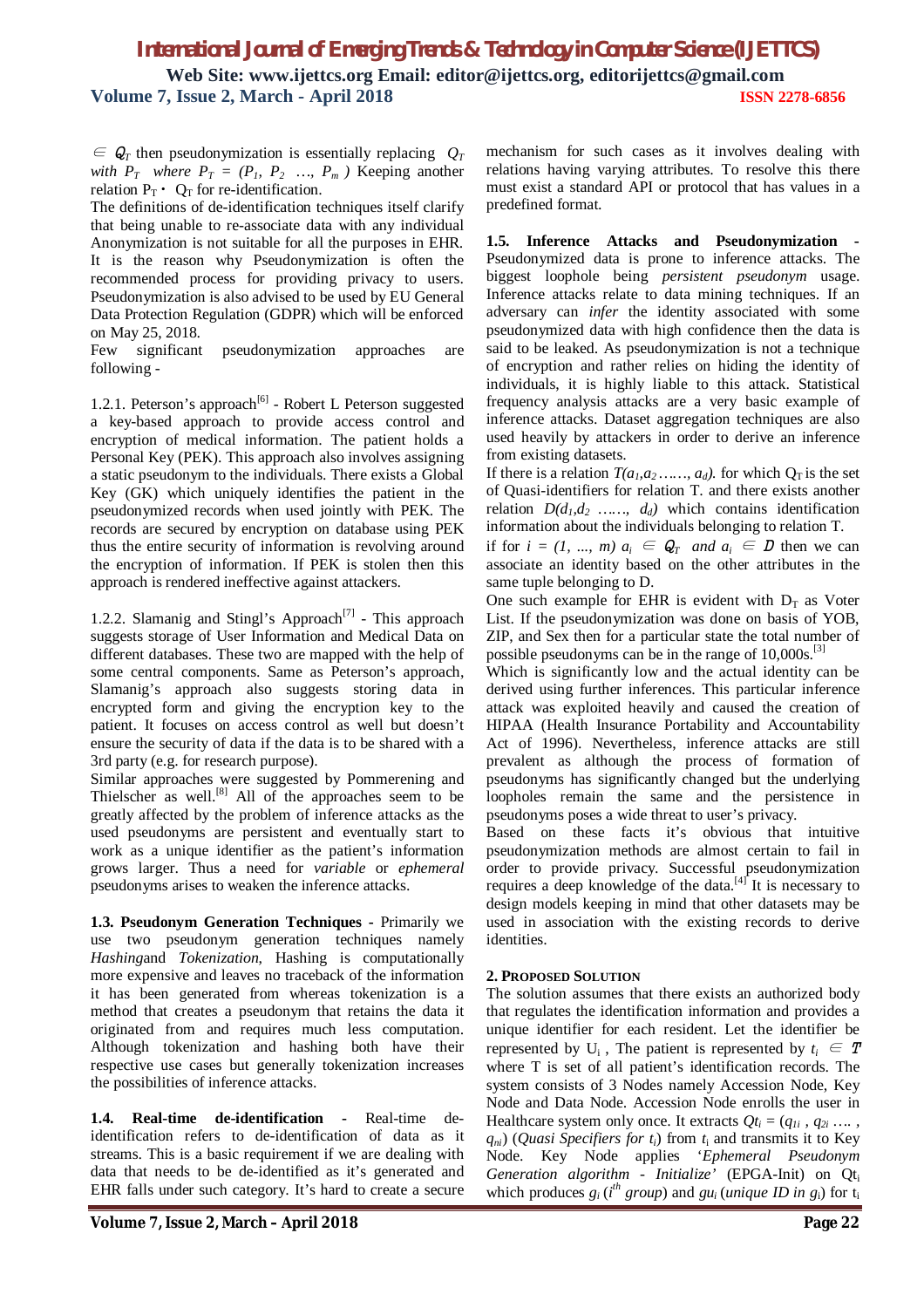and initializes a report\_schema for insertion of records in form of record IDs in Data Node corresponding to a  $H_i$ which is a hash of  $gu_i$  and  $g_i$ . Another relation is maintained for retrieval of *gui* through mapping of biometrics of patients at Key Node. Whole communication on the network is protected using ECDH (Elliptic Curve Diffie Hellman). There should exist a mapping of *E<sup>i</sup>* (Ephemeral IDs) corresponding to each  $H_i$ ,  $E_i$  will be used by healthcare services to insert and retrieve data for a patient. *Ei*will be generated for de-identification purposes in EPGA-D. Each  $E_i$  is only one time usable thus it gives a strong protection against caching of pseudonyms and makes it hard to infer the identity of an individual from records. To reassociate the identity of individuals with  $U_i$ the user must provide his consent by providing the  $gu_i$ .

**2.1. Ephemeral Pseudonym Generation Algorithm -** EPGA is divided in to three parts i.e. Initialize (EPGA-Init), De-identification (EPGA-D) and Re-identification (EPGA-R).

**2.1.1. EPGA-Init -** EPGA-Init Algorithm generates a global pseudonym *Hi* against which we will store the report\_schema which will contain the Record IDs of the reports and other de-identified documents. In EPGA-Init *generalize\_or\_suppress* function returns the generalized form of an identifier else a null string if identifier should be suppressed.  $H_m$  is a highly collision resistant Hashing algorithm (e.g. SHA256).  $Kg_i$  stands for i<sup>th</sup> group's key. The *getLast* function takes the argument as group id and returns the de-serialized object associated with that gid else returns Null if group id doesn't exist in Key Node's Database.

- **EPGA-Init(Qti):**
- *1.*  $gQt_i$  ← generalize\_or\_suppress( $q_i$ :  $q_i$  ∈  $Qt_i$ )
- 2.  $Kg_i$ <sup>←</sup>'\0'
- *3.*  $Kg_i || q_i : q_i \in \mathcal{GQ}t_i$
- *4.*  $g_i$ <sup>←</sup>*H***<sub>m</sub>(***Kg***<sub>***i***</sub>)</sub>**
- *5. count* ← *getLast*( $g_i$ )<br>6.  $gu_i$ ← *randomize\_coun*
- *6. gui←randomize\_count(count)*
- *7.*  $H_i$  ←  $HMAC(g_i | \{gu_i, key = Kg_i)$
- *8. return H<sup>i</sup> , gu<sup>i</sup>*

To define *getLast* function we assume that there must exist a cQueue associated with each group id in Key Node's database which stores the counts of revoked *gu<sup>i</sup>* corresponding to  $g_i$  to avoid overflow in group unique ID's counts. *randomize\_count* takes *count* as seed and maps the count to another number within a defined prime number's range. It only introduces randomness in generated group unique IDs.

● **getLast(gi):**

- *1. retrieve g<sup>i</sup> row from database.*
- *2. if g<sup>i</sup> doesn't exist in database:*
	- *2.a. g<sup>i</sup> .count = 0 2.b. return 0*

```
 3. cQueue ←deserialize(gi
.cQueue)
```
 *4. if cQueue is null: 4.a.return g<sup>i</sup> .count+1*

*5. else:*

 *5.a. count ←dequeue(cQueue) 5.b. serialize(cQueue) 5.c. update g<sup>i</sup> .cQueue in database 5*.*d*. *return count*

**2.1.2. EPGA-D -** EPGA-D Algorithm de-identifies the streaming data and fulfills the purpose of real-time deidentification of streaming data. If the data is being produced by a producer on a stream processing platform e.g. Kafka in a predefined format e.g. FHIR (Fast Healthcare Interoperability Resources) then we can apply EPGA-D on producer-end if the producer is reliable else on consumer-end on Data Node to de-identify data in realtime. The de-identification of a patient report is partially influenced by *safe harbor* method<sup>[5]</sup> which suggests suppression of 18 identifiers like Names, Locations, Dates directly relating to an individual, Telephone numbers, Fax numbers etc. The key difference being that EPGA-D assigns a short-lived pseudonym as the report's ID called Ephemeral ID  $(E_i)$  along with suppression of identifiers suggested in safe harbor method. The Ephemeral ID is generated by user's consent on report producer's end after providing *gu<sup>i</sup>* . Upon receiving the pseudonymized data with *Ei*on Data Node, the Data Node generates a random identifier *RHi*and replaces *Ei*with *RH<sup>i</sup>* . *RH<sup>i</sup>* is updated in the report\_schema corresponding to the patient's *Hi*who generated the *E<sup>i</sup>* .

In order to generate *Ei*patient can send the request for the generation of *E<sup>i</sup>* to Key Node through an authenticated medium by providing his *gui*and *U<sup>i</sup>* .

- **createEi(gu<sup>i</sup> , Ui):**
- *1. retrieve*  $Q_t$ *from identification body through*  $U_i$ .
- 2.  $gQt_i \leftarrow$  generalize\_or\_suppress( $q_i$ :  $q_i \in \mathcal{Q}t_i$ )
- *3. gi←Hm(concat(qi) : qi ∈ gQti)*
- *4. creates a random identifier E<sup>i</sup> and associate it with the H<sup>i</sup> .*
- *5. return E<sup>i</sup>*

We further subdivide the EPGA-D algorithm into two parts i.e. @Producer and @Consumer where Producer is the segment that should be used on the stream's end which produces the de-identified report and Consumer is the stream's end which receives the de-identified report i.e. Data Node.

#### *@Producer*

- **EPGA-D(Report):**
- *1. Request patient to generate Ei .*
- 2.  $E_i \leftarrow createEi(gu_i, U_i)$
- *3. gReport ←generalize\_or\_suppress(Report)*
- *4. gReport.id* ←  $E_i$
- *5. Stream gReport on data pipeline.*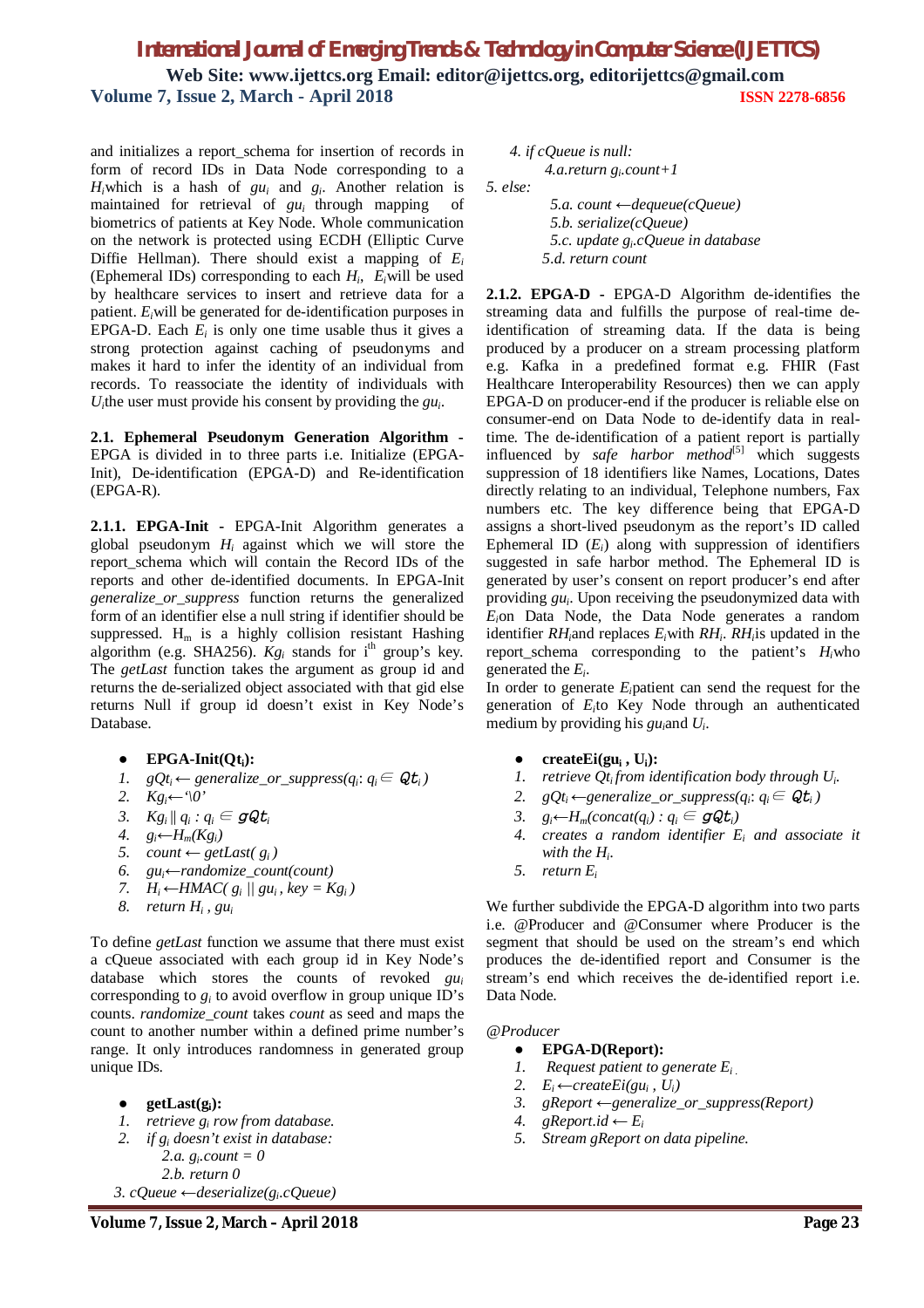#### *@Consumer*

- **EPGA-D(Report):**
- *1. create random identifier RH<sup>i</sup>* .
- *2. Ei←Report.id*
- *3. Request H<sup>i</sup> corresponding to E<sup>i</sup> from Key Node.*
- *4. On receiving Hirequest Key Node deletes E<sup>i</sup> from the map and returns corresponding H<sup>i</sup> .*
- *5.*  $Report.id ← RH<sub>i</sub>$
- *6. Save RH<sup>i</sup> in report\_schema corresponding to H<sup>i</sup>*

**2.1.3. EPGA-R -** EPGA-R Algorithm re-associates the identity of an individual with a Report with the explicit consent of the patient. The patient generates a short-lived one-time usable Ephemeral Group Unique ID (*Egui*) by providing his  $gu_i$ ,  $U_i$  and Lifetime of  $Egu_i$ . In case the patient does not provide the lifetime of *Egu<sup>i</sup>* a default timeout must be set up to prevent misuse of *Egu<sup>i</sup>* through malevolent attempts.

In order to generate *Egui*patient can send the request for the generation of *E<sup>i</sup>* to Key Node through an authenticated medium by providing his  $gu_i$ ,  $U_i$  *and* optionally the time to live *(ttl)* for *Egu<sup>i</sup>* .

- **createEgui(gu<sub>i</sub>, U<sub>i</sub>, ttl = default\_time):**
- *1. retrieve Qti from identification body through U<sup>i</sup> .*
- 2.  $gQt_i \leftarrow$  generalize\_or\_suppress( $q_i$ :  $q_i \in \mathcal{Q}t_i$ )
- *3.*  $g_i \leftarrow H_m$ (*concat*( $g_i$ *) :*  $g_i$  ∈ *gQt<sub>i</sub>***)**
- *4. creates a random identifier Egu<sup>i</sup> and associate it with the H<sup>i</sup> .*
- *5. Set ttl of Egui.*
- *6. return Egu<sup>i</sup>*

Let us assume there exists a 'Service' which wants to reidentify the patient.

- $\bullet$  **EPGA-R(gu<sub>i</sub>, U<sub>i</sub>):**
- *1. Service requests patient to generate E<sup>i</sup> .*
- 2.  $Egu_i \leftarrow createEgui(gu_i, U_i, optimal\_ttl)$
- *3. Service requests patient to provide U<sup>i</sup> .*
- *4. Service sends U<sup>i</sup> and Egu<sup>i</sup> to DataNode.*
- *5. Data Node requests Key Node to return H<sup>i</sup> corresponding to Egui and U<sup>i</sup> .*
- *6. KeyNode returns the H<sup>i</sup> to Data Node and deletes Egu<sup>i</sup> .*
- *7. DataNode returns requested data associated with Hi to the Service.*

## **3. CONCLUSION**

EPGA can be used to implement real-time de-identification of healthcare data. It provides the patient information selfdetermination as EPGA-D and EPGA-R both revolve around the group unique ID *gui*which is exclusively known to user. *gui*works as a proof-of-consent for the algorithm.

EPGA-D provides a fairly complex relation between report ID and *H<sup>i</sup>* which makes it hard to find a straight relation between reports and patient pseudonyms making inference attacks less effective. To reduce the effect of inference attacks even more we can split report\_schemas on

distributed resources which will require inference from multiple sources making it even harder to identify patient through inference attacks.

The stored pseudonyms are never shared with any of the third-party services in the whole mechanism instead a short-lived pseudonym is shared which makes caching of pseudonym corresponding to *U*<sub>*i*</sub> ineffective.

## **4. FUTURE WORK**

Based on the algorithm we can create an architecture for scalable EHR using appropriate messaging queues and stream processing platforms. Although the proposed solution provides a robust mechanism for de-identification of data but it lacks the safe storage of data. An adversary's malevolent attempt can be aimed at destroying the integrity of the data which would render the de-identified data useless for the patient. Perhaps a blockchain based immutable storage can address this problem but the proposed solution lacks it.

#### **APPENDIX**

- **T** Relation containing all patients.
- **D**  Relation containing de-identification information of all patients.
- **P**  Relation containing pseudonyms for all patients.
- **t<sup>i</sup>** i th patient belonging to relation T
- $U_i$  Basic identity information of  $t_i$ .
- **g**<sub>**i**</sub>- Group ID of t<sub>i</sub>.
- **gu**<sub>i</sub>- Unique ID in group for  $t_i$ .
- Qt<sub>i</sub>- List of Quasi Specifiers for t<sub>i</sub>.

**gQti**- Generalized or suppressed list of Quasi Specifiers for ti .

- **Egu**<sup>1</sup>- Ephemeral Unique ID in group for t<sub>i</sub>.
- $H_i$  Globally Unique ID for  $t_i$  to map Report IDs.
- $RH_i$  Unique Global ID for  $i^{\text{th}}$  report.
- **Hm** Highly collision resistant Hashing algorithm
- **||**  Concatenation symbol.
- $E_i$  Ephemeral ID for  $i^{\text{th}}$  report.

**HMAC** - Hash based Message Authentication Coding function.

**Kg**<sub>i</sub>- Key for creating H<sub>i</sub> through HMAC for i<sup>th</sup> patient.

#### **REFERENCES**

- [1] IHE IT Infrastructure Technical Committee, Integrating the healthcare enterprise (IHE IT Infrastructure Book), June 6,2014, pp. 170.
- [2] Aris Gkoulalas-Divanis Grigorios Loukides, Overview of patient Data Anonymization, September 13, 2012, pp. 9-11.
- [3] Latanya Sweeney, Only You, Your Doctor, and Many Others May Know, Sept. 29, 2015.
- [4] Phil Factor, Pseudonymization and the Inference Attack (Redgate Hub), August 01, 2017.
- [5] Guidance Regarding Methods for De-identification of Protected Health Information in Accordance with the Health Insurance Portability and Accountability Act (HIPAA) Privacy Rule , September 4, 2012.